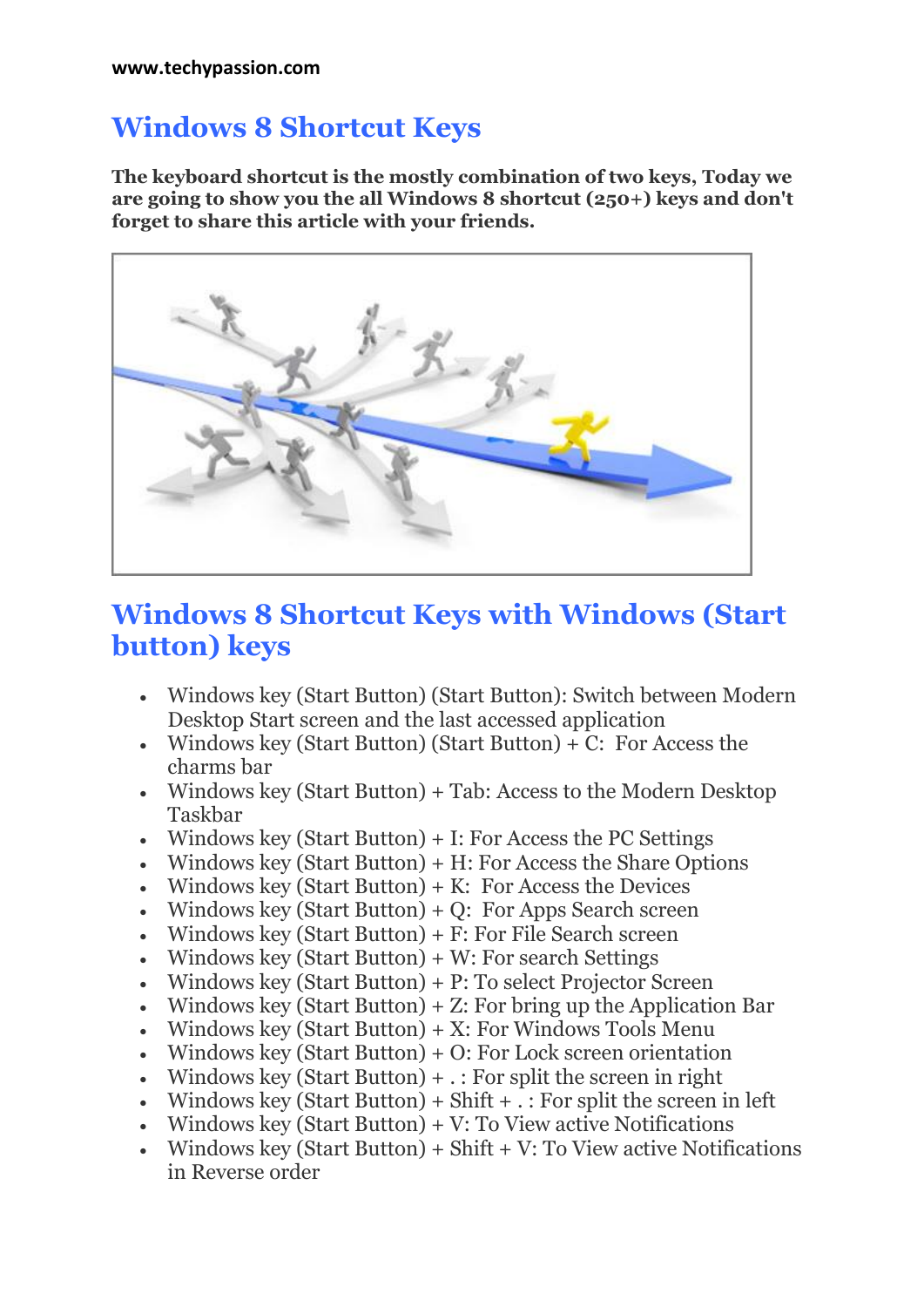- Windows key (Start Button) + PrtScn: For taking Screen shot and save automatically in Pictures
- Windows key (Start Button) + Enter: To Launch Narrator
- Windows key (Start Button) + E: To Open My Computer
- Windows key (Start Button)  $+ R$ : To Open the Run dialog box
- Windows key (Start Button) + U: To Open Ease of Access Centre
- Windows key (Start Button) +  $Ctrl + F: To Open Find Computers$ dialog box
- Windows key (Start Button) + Pause/Break: To Open the System page
- Windows key (Start Button) + 1..10: Launch a program pinned on the taskbar
- Windows key (Start Button) + Shift  $+$  1..10: Launch a new instance of a program pinned on the Taskbar
- Windows key (Start Button) + Ctrl  $+$  1..10: To Access the last active instance of a program pinned on the Taskbar.
- Windows key (Start Button) +  $Alt + 1.10$ : To Access the Jump List of a program pinned on the Taskbar.
- Windows key (Start Button)  $+ B$ : Select the first item in the Notification Area and then use the arrow keys to cycle through the items Press Enter to open the selected item
- Windows key (Start Button) +  $Ctrl + B$ : Access the program that is displaying a message in the Notification Area
- Windows key (Start Button)  $+$  T: Cycle through the items on the Taskbar
- Windows key (Start Button)  $+ M$ : To Minimize all active windows
- Windows key (Start Button) + Shift  $+ M$ : To Restore all active minimized windows
- Windows key (Start Button) + D: To Show/Hide Desktop (minimize/restore all windows)
- $\bullet$  Windows key (Start Button) + L: To Lock computer
- Windows key (Start Button) + Up Arrow: To Maximize current window
- Windows key (Start Button) + To Down Arrow: Minimize/restore current window
- Windows key (Start Button) + Home: To Minimize all but the current window
- Windows key (Start Button) + Left Arrow: To Tile window on the left side of the screen
- Windows key (Start Button) + Right Arrow: To Tile window on the right side of the screen
- Windows key (Start Button) + Shift + Up Arrow: To Extend current window from the top to the bottom of the screen
- Windows key (Start Button) + Shift + Left/Right Arrow: To Move the current window from one monitor to the next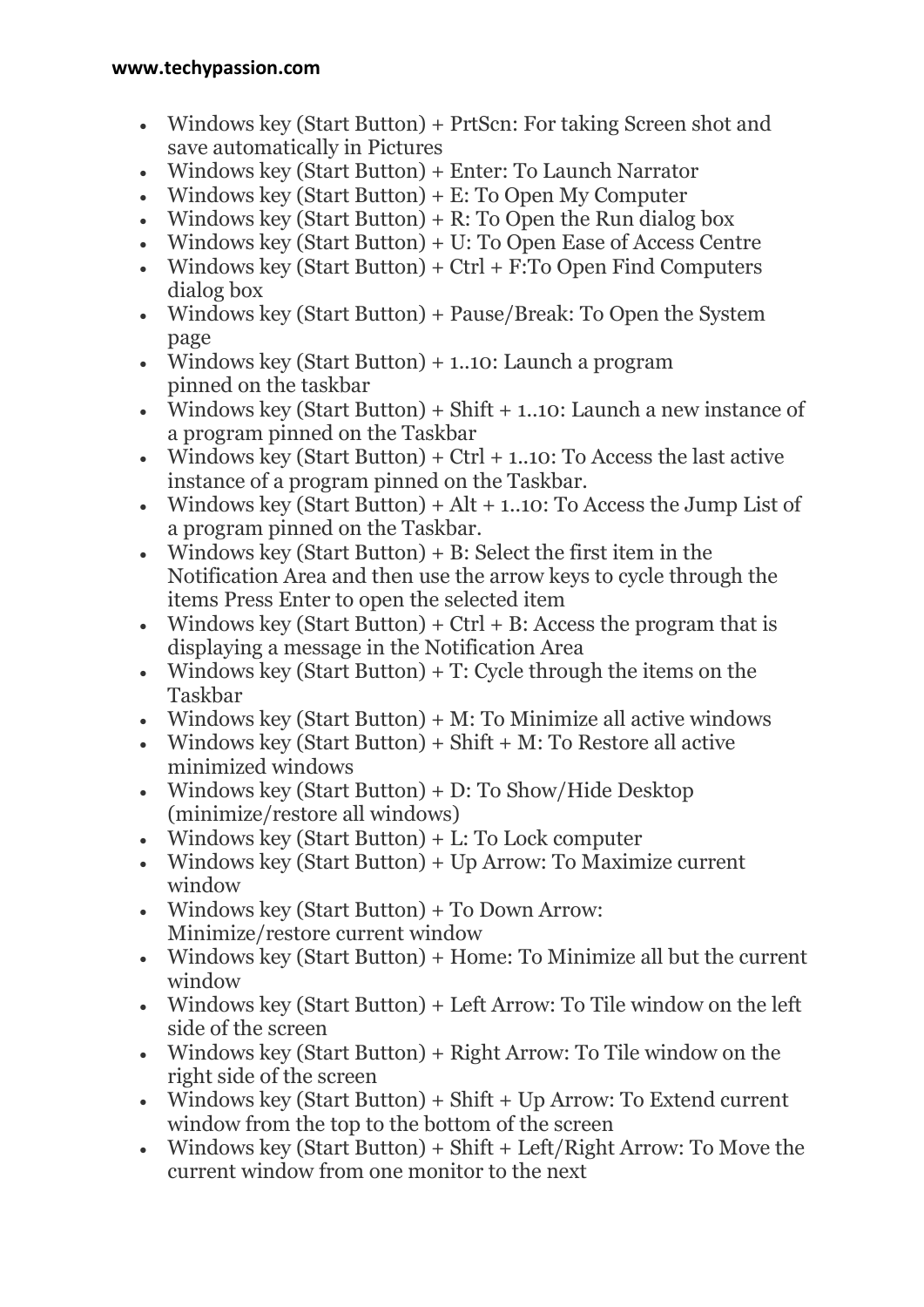Windows key (Start Button) + F1: To Launch Windows Help and Support

# **Windows 8 Shortcut Keys with ALT keys**

- Alt: For displaying the hidden menu bar
- $\bullet$  Alt + D: To select the address bar
- $\bullet$  Alt + Shift + Tab: To Cycle backward through window
- $\bullet$  Alt + F: To open the shutdown windows and close active windows
- Alt + Spacebar: To access the current windows shortcut windows
- $\bullet$  Alt + F4: To close current application
- $\bullet$  Alt + Enter: To open the property dialog box
- Alt + Left Arrow: To Display the previous folders
- $\bullet$  Alt + Right Arrow: To Display the next folders

# **Windows 8 Shortcut Keys with CTRL keys**

- Shift + Delete: To delete permanently
- Shift + Click: To Select a consecutive group of items
- Shift + Click on a Taskbar button: Launch a new instance of a program
- $\bullet$  Ctrl + A: For Select all of the content
- $\bullet$  Ctrl + C: for Copy the selected content
- $\bullet$  Ctrl + X: For Cut the selected content
- $\bullet$  Ctrl + V: For paste the copied content
- Ctrl + D: For Delete the selected content
- $\cdot$  Ctrl + Z: Undo
- $\bullet$  Ctrl + Y: Redo
- $\bullet$  Ctrl + N: To Open a new window
- $\bullet$  Ctrl + W: To Close current window
- $\bullet$  Ctrl + Shift + N: To Create new folder
- Ctrl + Shift + Esc: To Open the active Windows Task Manager
- Ctrl + Alt + Delete: To Access the Windows Security Settings Screen
- Ctrl + Tab: To Move forward through tabs
- $\cdot$  Ctrl + Shift + Tab: Move backward through tabs

# **Windows 8 Shortcut Keys with F keys**